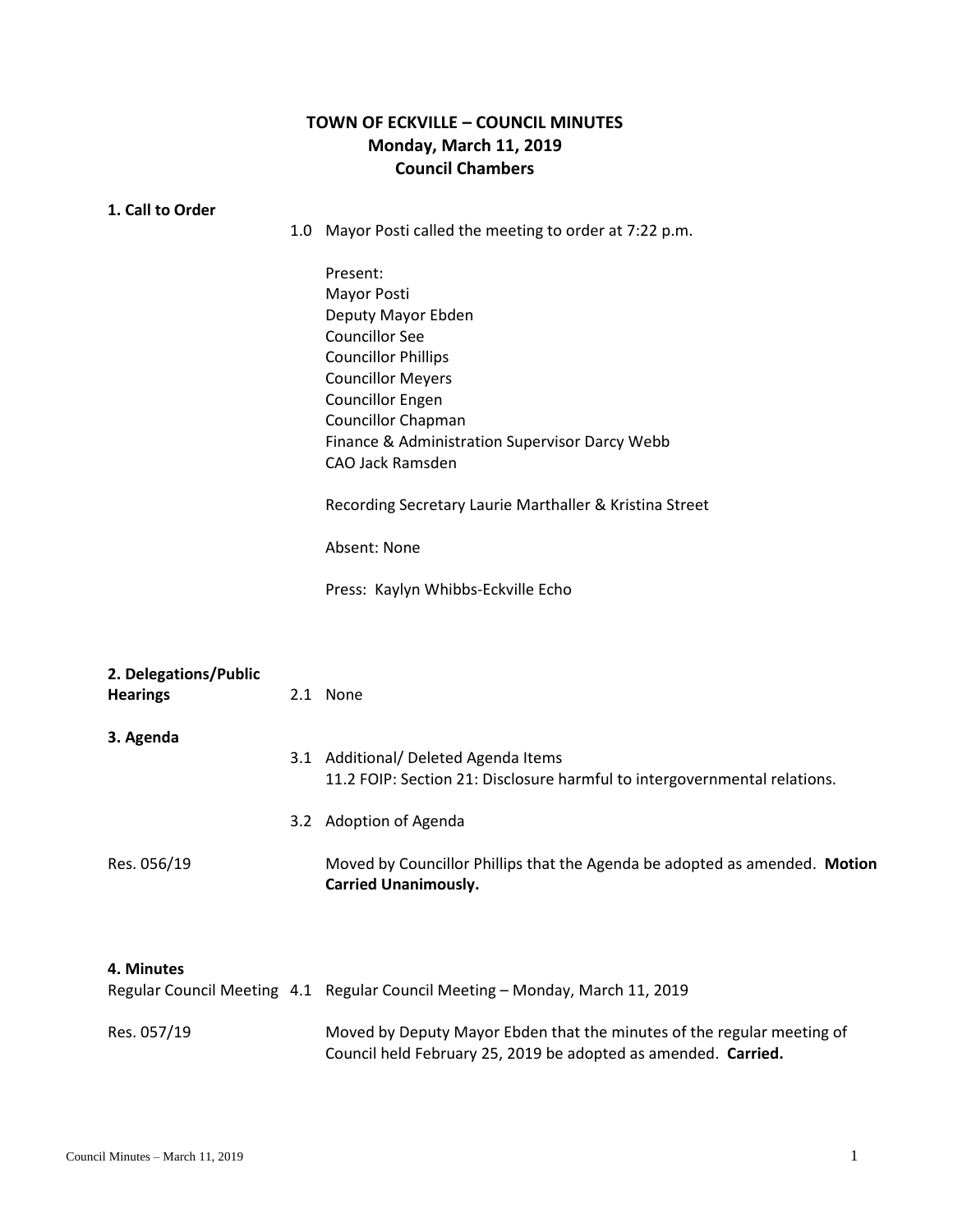| <b>5. Action Items</b><br><b>Request for Decision-</b><br>Amendment to Municipal<br>Sustainability Initiative<br>Agreement |     | 5.1 Council discussed the amended Agreement.                                                                                                                                                                                                                                                                                                                                            |
|----------------------------------------------------------------------------------------------------------------------------|-----|-----------------------------------------------------------------------------------------------------------------------------------------------------------------------------------------------------------------------------------------------------------------------------------------------------------------------------------------------------------------------------------------|
| Res. 058/19                                                                                                                |     | Moved by Councillor Chapman that Town of Eckville enter into an agreement<br>with the Province of Alberta to amend the final date of the original Municipal<br>Sustainability Initiative Agreement dated October 22, 2007 and amended on<br>June 12, 2009, June 17, 2014 and May 12, 2017 and further that the Mayor and<br>CAO be authorized to sign and seal said agreement. Carried. |
| Request for Decision-to<br>amend Council Minutes<br>of November 26, 2018                                                   |     | 5.2 Council discussed the proposed changes to amend the Council Minutes of<br>November 26, 2018.                                                                                                                                                                                                                                                                                        |
| Res. 059/19                                                                                                                |     | Moved by Deputy Mayor Ebden that the November 26, 2018 Council Meeting be<br>amended by adding the following motion which was omitted through an<br>administrative error: "Res. 341.1/18 - Moved by Mayor Posti that the Amended<br>Cat Bylaw #750-18 be given unanimous consent to be presented for third reading<br>at this meeting. Motion Carried Unanimously."                     |
| 6. Bylaws, Policies                                                                                                        | 6.1 | None                                                                                                                                                                                                                                                                                                                                                                                    |
| 7. Reports                                                                                                                 |     | 7.1 Management Report-March 11, 2019.                                                                                                                                                                                                                                                                                                                                                   |
| Res. 060/19                                                                                                                |     | Moved by Councillor Meyers that the Management Report for March 11, 2019<br>be accepted as presented. Carried.                                                                                                                                                                                                                                                                          |
|                                                                                                                            |     | 7.2 Financial Reports - AP Report for March 7, 2019.                                                                                                                                                                                                                                                                                                                                    |
| Res. 061/19                                                                                                                |     | Moved by Deputy Mayor Ebden to accept the Financial Report for information as<br>presented. Carried.                                                                                                                                                                                                                                                                                    |
|                                                                                                                            |     | 7.3 Alberta Municipal Affairs- Town of Eckville Municipal Accountability Review<br>Report.                                                                                                                                                                                                                                                                                              |
| Res. 062/19                                                                                                                |     | Moved by Deputy Mayor Ebden that the Town of Eckville Municipal<br>Accountability Review Report be accepted for information as presented.<br>Carried.                                                                                                                                                                                                                                   |
| Res. 063/19                                                                                                                |     | Moved by Deputy Mayor Ebden that administration respond to the Deputy<br>Minister of Municipal Affairs with a timeline for completion of compliance.<br>Carried.                                                                                                                                                                                                                        |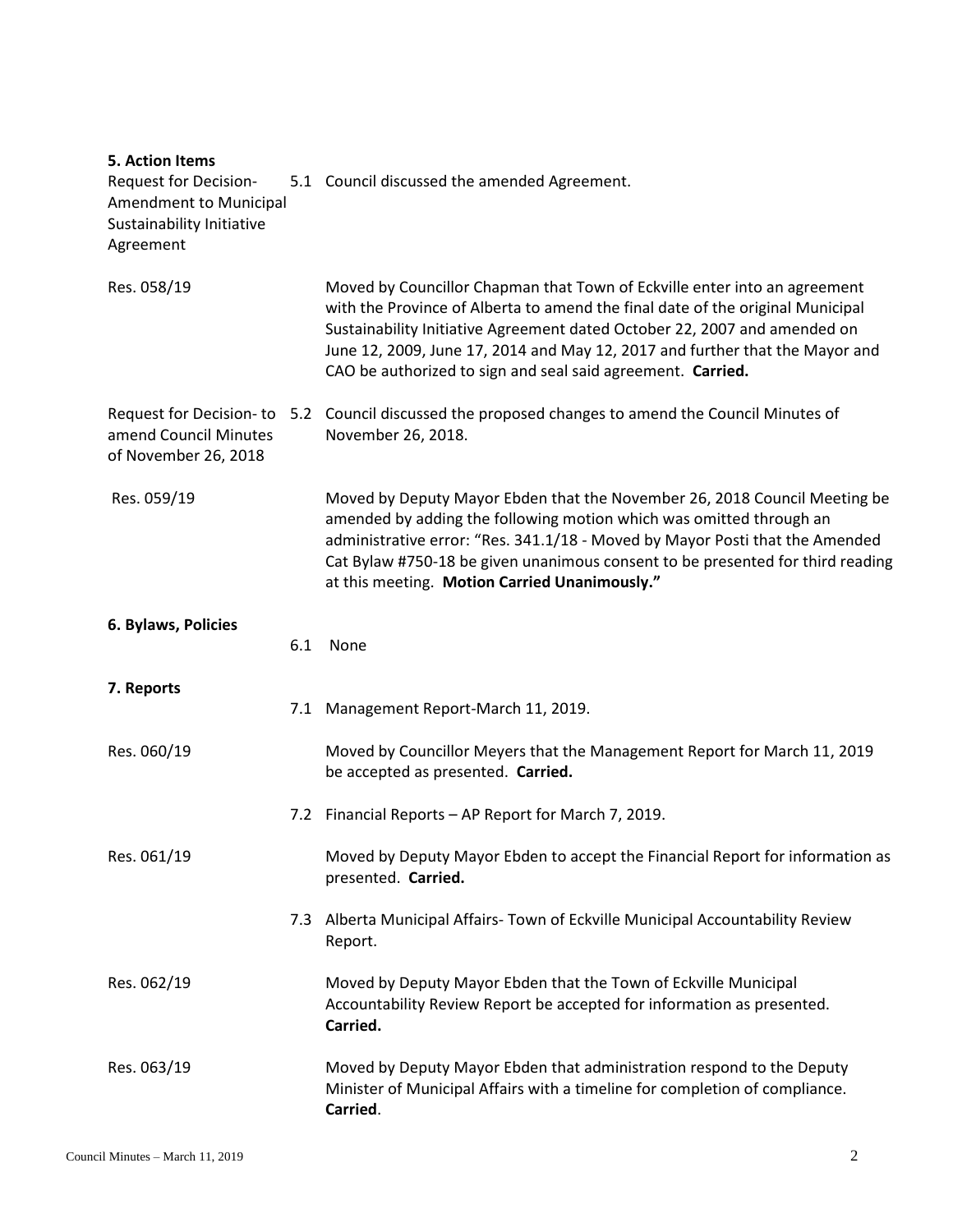|                          | 7.4 Animal Control Services Report                                                                                                                                                       |
|--------------------------|------------------------------------------------------------------------------------------------------------------------------------------------------------------------------------------|
| Res. 064/19              | Moved by Councillor Engen that the Animal Control Services Report be accepted<br>for information as presented. Carried.                                                                  |
|                          | 7.5 Tagish Engineering Project Status Updates for February 28, 2019.                                                                                                                     |
| Res. 065/19              | Moved by Councillor Meyers that the Tagish Engineering Project Status Updates<br>be accepted for information as presented. Carried.                                                      |
|                          | 7.6 Lacombe County Year End Activity Report.                                                                                                                                             |
| Res. 066/19              | Moved by Councillor Phillips that the Lacombe County Year End Activity Report<br>be accepted for information as presented. Carried.                                                      |
| 8. Committee, Board      |                                                                                                                                                                                          |
| <b>Reports</b>           | 8.1 Deputy Mayor Ebden attended Lacombe Regional Solid Waste Commission<br>meeting and Rural Crime Watch meeting.                                                                        |
|                          | Councillor Meyers attended the Lacombe Regional Emergency Management<br>Meeting, a Medicine River Rural Crime Watch Society Meeting and the 3rd Annual<br>Crisis Conference in Red Deer. |
|                          | Councillor Engen attended a Medicine River Rural Crime Watch Society meeting<br>and the Agricultural Society Meeting.                                                                    |
|                          | Councillor Phillips attended the Audit Committee meeting.                                                                                                                                |
|                          | Councillor See attended an Arena Board meeting.                                                                                                                                          |
|                          | Mayor Posti attended a Lacombe Foundation meeting, Audit Committee<br>meeting, Eckville Parent Link Luncheon and the Closing Ceremonies for the<br>Alberta Winter Games in Red Deer.     |
| Res. 067/19              | Moved by Councillor See that the Committee, Board Reports be accepted for<br>information as presented. Carried.                                                                          |
| 9. Correspondence,       |                                                                                                                                                                                          |
| <b>Information Items</b> | 9.1 Red Deer Home Show March 15-17, 2019 sign-up sheet info.                                                                                                                             |
|                          | 9.2 Library "Thank-You"                                                                                                                                                                  |
|                          | 9.3 Alberta Municipal Affairs MSI letter.<br>9.4 Environmental 360 Solutions Ltd.                                                                                                        |
|                          | 9.5 Alberta Municipal Affairs Grants and Education.                                                                                                                                      |
|                          | 9.6 Eckville Friendship Centre/Outdoor Multipurpose Facility Parking Lot.<br>9.7 Eckville Walking Trail Expansion Project.                                                               |
| Res. 068/19              | Moved by Councillor Meyers that the Correspondence, Information Items be<br>accepted for information as presented. Carried.                                                              |